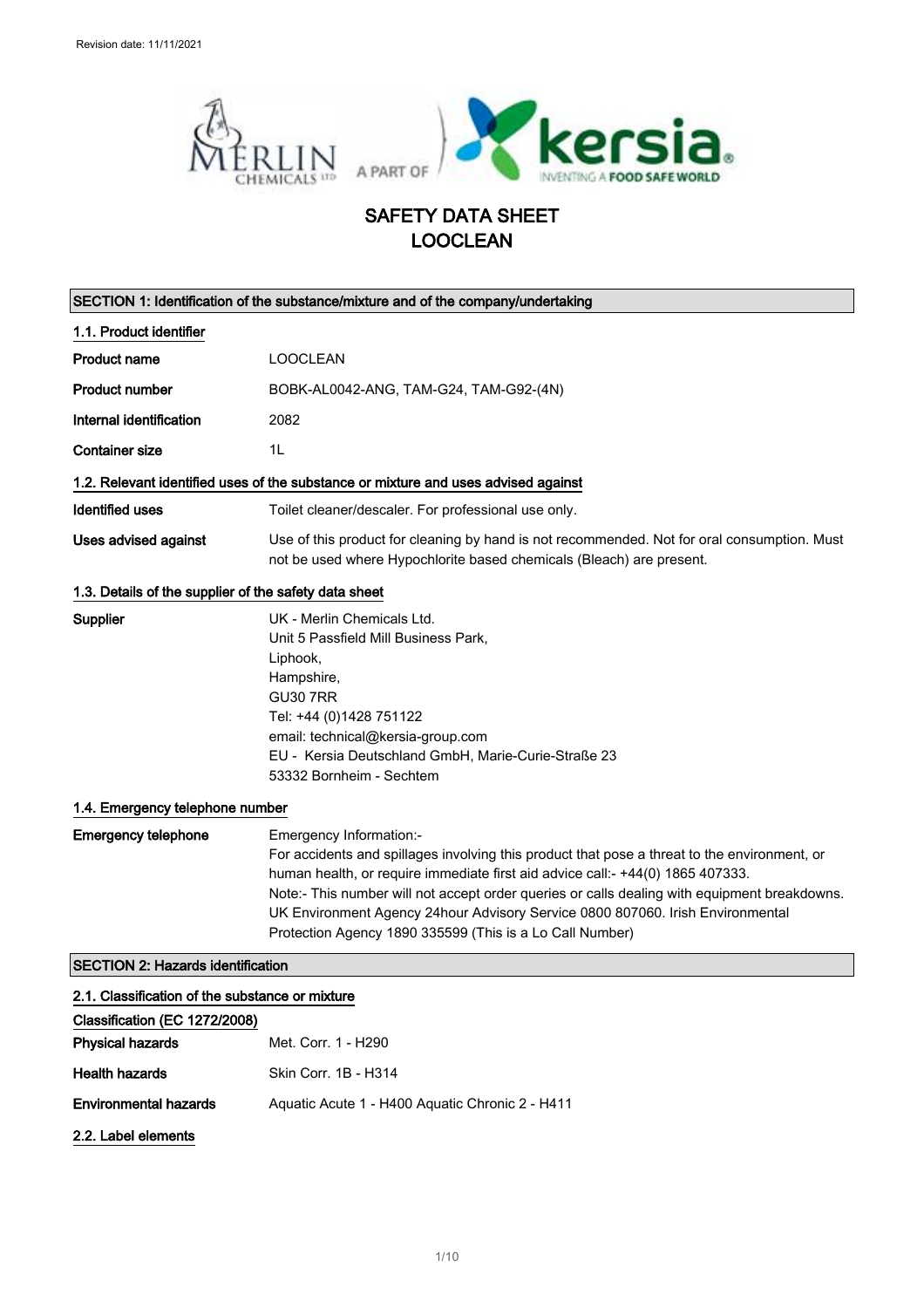#### Hazard pictograms



| Signal word                               | Danger                                                                                                                                                                                                                                                                                                                                                                                                                          |
|-------------------------------------------|---------------------------------------------------------------------------------------------------------------------------------------------------------------------------------------------------------------------------------------------------------------------------------------------------------------------------------------------------------------------------------------------------------------------------------|
| <b>Hazard statements</b>                  | H290 May be corrosive to metals.<br>H314 Causes severe skin burns and eye damage.<br>H400 Very toxic to aquatic life.<br>H411 Toxic to aquatic life with long lasting effects.                                                                                                                                                                                                                                                  |
| <b>Precautionary statements</b>           | P234 Keep only in original packaging.<br>P302+P352 IF ON SKIN: Wash with plenty of water.<br>P305+P351+P338 IF IN EYES: Rinse cautiously with water for several minutes. Remove<br>contact lenses, if present and easy to do. Continue rinsing.<br>P332+P313 If skin irritation occurs: Get medical advice/attention.<br>P280 Wear protective clothing, gloves, eye and face protection.<br>P313 Get medical advice/ attention. |
| Contains                                  | HYDROCHLORIC ACID, Bis (2-hydroxyethyl) oleylamine                                                                                                                                                                                                                                                                                                                                                                              |
| Detergent labelling                       | < 5% cationic surfactants, < 5% non-ionic surfactants, Contains d-Limonene                                                                                                                                                                                                                                                                                                                                                      |
| Supplementary precautionary<br>statements | P404 Store in a closed container.<br>P501 Dispose of contents/ container in accordance with national regulations.                                                                                                                                                                                                                                                                                                               |

#### 2.3. Other hazards

This product does not contain any substances classified as PBT or vPvB. Note: "H290 May Be Corrosive to Metals" relates to the concentrated product.

| <b>SECTION 3: Composition/information on ingredients</b> |                          |                                                 |
|----------------------------------------------------------|--------------------------|-------------------------------------------------|
| 3.2. Mixtures                                            |                          |                                                 |
| <b>HYDROCHLORIC ACID</b>                                 |                          | 22-28%                                          |
| CAS number: 7647-01-0                                    | EC number: 231-595-7     | REACH registration number: 01-<br>2119484862-27 |
| Classification                                           |                          |                                                 |
| Met. Corr. 1 - H290                                      |                          |                                                 |
| Skin Corr. 1B - H314                                     |                          |                                                 |
| STOT SE 3 - H335                                         |                          |                                                 |
| Bis (2-hydroxyethyl) oleylamine                          |                          | $1 < 4\%$                                       |
| CAS number: 25307-17-9                                   |                          |                                                 |
| M factor (Acute) = $10$                                  | M factor (Chronic) = $1$ |                                                 |
| Classification                                           |                          |                                                 |
| Acute Tox. 4 - H302                                      |                          |                                                 |
| Skin Corr. 1B - H314                                     |                          |                                                 |
| Eye Dam. 1 - H318                                        |                          |                                                 |
| Aquatic Acute 1 - H400                                   |                          |                                                 |
| Aquatic Chronic 1 - H410                                 |                          |                                                 |

The full text for all hazard statements is displayed in Section 16.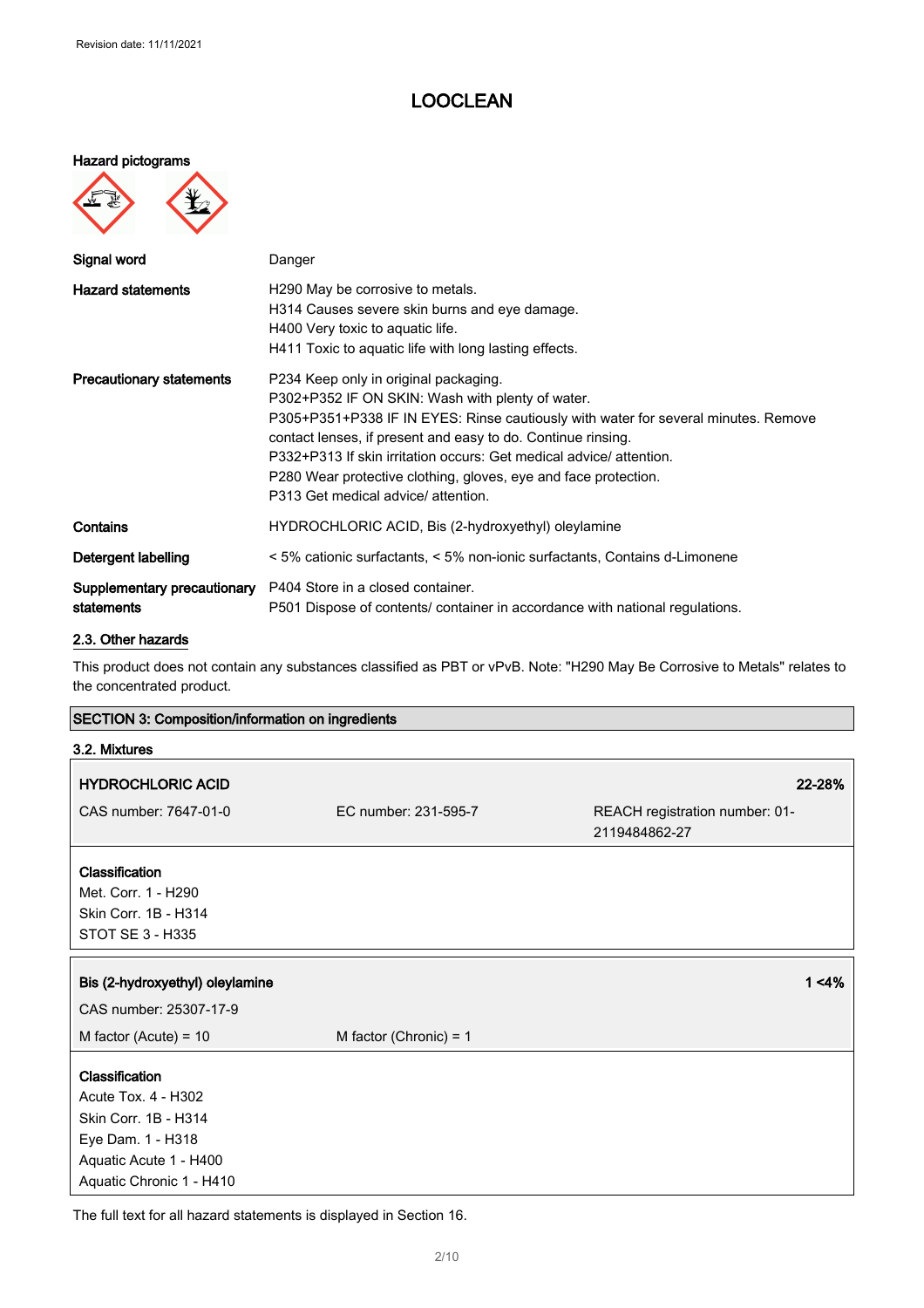$\Box$ 

**Service State** 

### LOOCLEAN

Composition comments To the best of our knowledge, all of the substances used in this product are being supported for the relevent application in REACH.

| <b>SECTION 4: First aid measures</b>    |                                                                                                                                                                                                                                                                                                                                                                                                                                                                 |  |  |
|-----------------------------------------|-----------------------------------------------------------------------------------------------------------------------------------------------------------------------------------------------------------------------------------------------------------------------------------------------------------------------------------------------------------------------------------------------------------------------------------------------------------------|--|--|
| 4.1. Description of first aid measures  |                                                                                                                                                                                                                                                                                                                                                                                                                                                                 |  |  |
| <b>General information</b>              | When it is safe to do so, remove victim immediately from source of exposure. However,<br>consideration should be given as to whether moving the victim will cause further injury. For<br>immediate First Aid advice in the UK, dial 111.                                                                                                                                                                                                                        |  |  |
| Inhalation                              | Remove affected person from source of contamination. Provide rest, warmth and fresh air. If<br>breathing stops, provide artificial respiration. Get medical attention if any discomfort<br>continues.                                                                                                                                                                                                                                                           |  |  |
| Ingestion                               | Do not induce vomiting. Rinse mouth thoroughly. Place unconscious person on their side in<br>the recovery position and ensure breathing can take place. Get medical attention.                                                                                                                                                                                                                                                                                  |  |  |
| <b>Skin contact</b>                     | Remove contaminated clothing that is not stuck to the skin. Flush area with clean water.<br>Continue to rinse for at least 15 minutes. Get medical attention if any discomfort continues.                                                                                                                                                                                                                                                                       |  |  |
| Eye contact                             | Remove any contact lenses and open eyelids wide apart. Promptly wash eyes with plenty of<br>water while lifting the eyelids. Continue to rinse for at least 15 minutes and get medical<br>attention.                                                                                                                                                                                                                                                            |  |  |
| <b>Protection of first aiders</b>       | First aid personnel should wear appropriate protective equipment during any rescue.                                                                                                                                                                                                                                                                                                                                                                             |  |  |
|                                         | 4.2. Most important symptoms and effects, both acute and delayed                                                                                                                                                                                                                                                                                                                                                                                                |  |  |
| General information                     | Neat product may cause chemical burns and permanent eye damage. Dilute product may<br>cause irritation to the skin and eyes.                                                                                                                                                                                                                                                                                                                                    |  |  |
| Inhalation                              | This product is corrosive. Inhalation of neat product is unlikely. However, inhalation of<br>vapours from hot surfaces, or sprayed droplets may result in severe burns to the mouth, nose,<br>GI tract and airways. If mixed with Hypochlorite based products (Bleach) Chlorine Gas may be<br>evolved, this can result in irritation to eyes and difficulty in breathing. If inhaled this may result<br>in irritation to the mouth, nose and respiratory tract. |  |  |
| Ingestion                               | Unlikely route of exposure without deliberate abuse. If neat chemical is ingested, chemical<br>burning of mouth, throat and GI tract will occur. If dilute chemical is ingested, soreness of<br>mouth, throat and GI tract may occur together with redness and blistering.                                                                                                                                                                                      |  |  |
| <b>Skin contact</b>                     | Causes severe burns.                                                                                                                                                                                                                                                                                                                                                                                                                                            |  |  |
| Eye contact                             | May cause chemical eye burns. May result in permanent eye damage.                                                                                                                                                                                                                                                                                                                                                                                               |  |  |
|                                         | 4.3. Indication of any immediate medical attention and special treatment needed                                                                                                                                                                                                                                                                                                                                                                                 |  |  |
| Notes for the doctor                    | Rinse well with water to neutral pH. If mixed with bleach will produce Chlorine Gas, check for<br>respiratory disorders.                                                                                                                                                                                                                                                                                                                                        |  |  |
| <b>SECTION 5: Firefighting measures</b> |                                                                                                                                                                                                                                                                                                                                                                                                                                                                 |  |  |
| 5.1. Extinguishing media                |                                                                                                                                                                                                                                                                                                                                                                                                                                                                 |  |  |
| Suitable extinguishing media            | This product will not support combustion and is not flammable. Use an extinguishing media<br>suitable for surrounding materials.                                                                                                                                                                                                                                                                                                                                |  |  |

#### 5.2. Special hazards arising from the substance or mixture

Specific hazards This product is non combustible, on heating corrosive vapours may be formed. Contact with Sodium Hypochlorite or products containing Sodium Hypochlorite will liberate Chlorine Gas.

#### 5.3. Advice for firefighters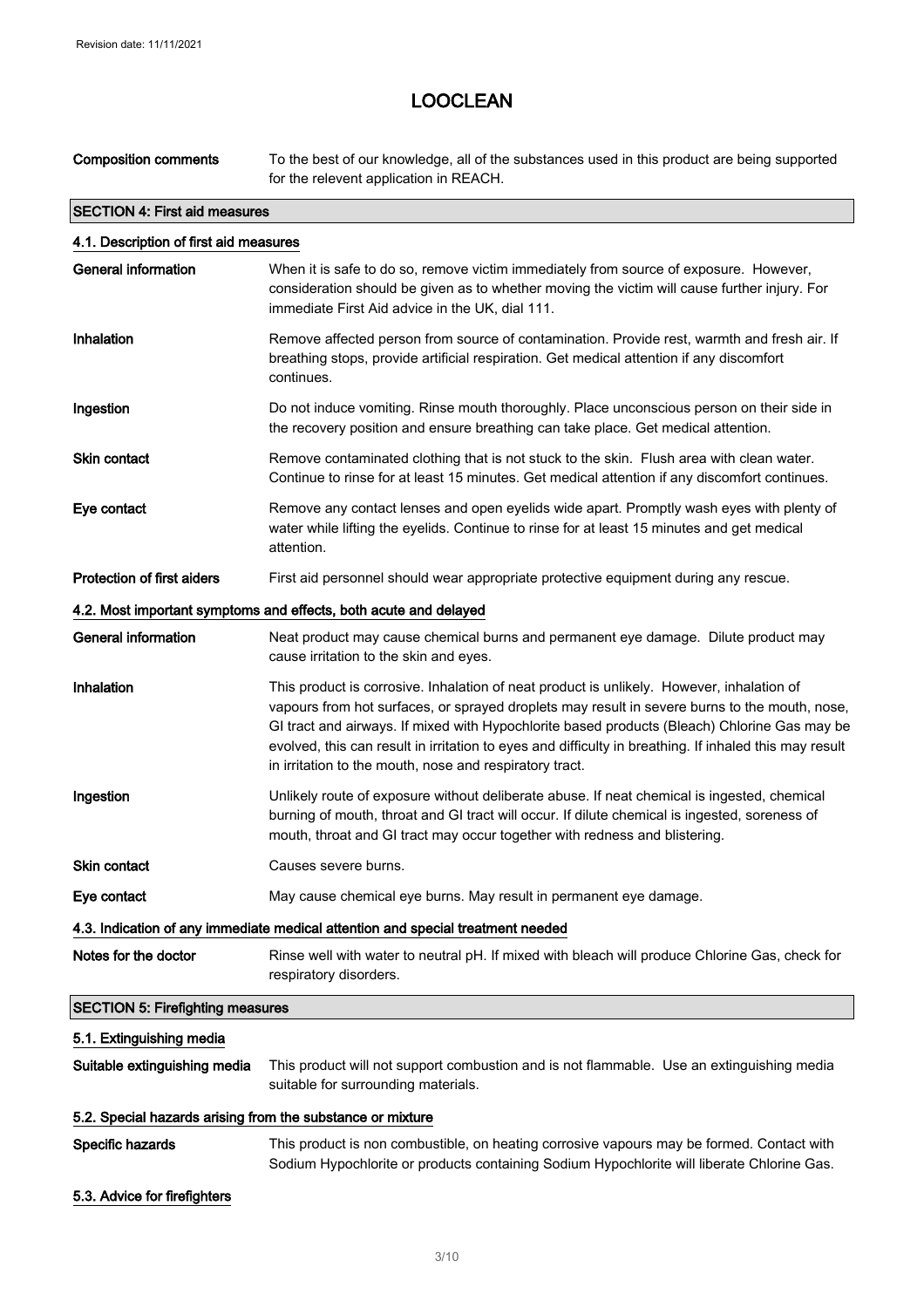| Protective actions during<br>firefighting                                           | Protective clothing and respiratory protection should be worn when tackling fires involving this<br>product. Control run-off water by containing and keeping it out of sewers and watercourses.                                                                                                                                                                                                                                                                                             |
|-------------------------------------------------------------------------------------|---------------------------------------------------------------------------------------------------------------------------------------------------------------------------------------------------------------------------------------------------------------------------------------------------------------------------------------------------------------------------------------------------------------------------------------------------------------------------------------------|
| Special protective equipment<br>for firefighters                                    | Wear positive-pressure self-contained breathing apparatus (SCBA) and appropriate protective<br>clothing.                                                                                                                                                                                                                                                                                                                                                                                    |
| <b>SECTION 6: Accidental release measures</b>                                       |                                                                                                                                                                                                                                                                                                                                                                                                                                                                                             |
|                                                                                     | 6.1. Personal precautions, protective equipment and emergency procedures                                                                                                                                                                                                                                                                                                                                                                                                                    |
| <b>Personal precautions</b>                                                         | Wear protective clothing as described in Section 8 of this safety data sheet.                                                                                                                                                                                                                                                                                                                                                                                                               |
| 6.2. Environmental precautions                                                      |                                                                                                                                                                                                                                                                                                                                                                                                                                                                                             |
| <b>Environmental precautions</b>                                                    | Spillages or uncontrolled discharges into watercourses must be reported immediately to the<br>Environmental Agency or other appropriate regulatory body.                                                                                                                                                                                                                                                                                                                                    |
| 6.3. Methods and material for containment and cleaning up                           |                                                                                                                                                                                                                                                                                                                                                                                                                                                                                             |
| Methods for cleaning up                                                             | Wear suitable protective equipment, including gloves, goggles/face shield, respirator, boots,<br>clothing or apron, as appropriate. Stop leak if possible without risk. Contain and absorb<br>spillage with sand, earth or other non-combustible material. Collect and place in suitable<br>waste disposal containers and seal securely. For waste disposal, see Section 13. Neutralise<br>small amounts with sodium bicarbonate or lime and flush to sewer with large amounts of<br>water. |
| 6.4. Reference to other sections                                                    |                                                                                                                                                                                                                                                                                                                                                                                                                                                                                             |
| Reference to other sections                                                         | See sections 8,12 & 13                                                                                                                                                                                                                                                                                                                                                                                                                                                                      |
| <b>SECTION 7: Handling and storage</b>                                              |                                                                                                                                                                                                                                                                                                                                                                                                                                                                                             |
| 7.1. Precautions for safe handling                                                  |                                                                                                                                                                                                                                                                                                                                                                                                                                                                                             |
| <b>Usage precautions</b>                                                            | Wear appropriate clothing to prevent any possibility of liquid contact and repeated or<br>prolonged vapour contact. Refer to section 8.                                                                                                                                                                                                                                                                                                                                                     |
|                                                                                     | 7.2. Conditions for safe storage, including any incompatibilities                                                                                                                                                                                                                                                                                                                                                                                                                           |
| <b>Storage precautions</b>                                                          | Keep container tightly closed. Keep away from chlorinated and alkaline products. Store below<br>40°C.                                                                                                                                                                                                                                                                                                                                                                                       |
| 7.3. Specific end use(s)                                                            |                                                                                                                                                                                                                                                                                                                                                                                                                                                                                             |
| Specific end use(s)                                                                 | Toilet cleaner and descaler. Refer to use instructions.                                                                                                                                                                                                                                                                                                                                                                                                                                     |
| <b>SECTION 8: Exposure controls/Personal protection</b>                             |                                                                                                                                                                                                                                                                                                                                                                                                                                                                                             |
| 8.1. Control parameters<br>Occupational exposure limits<br><b>HYDROCHLORIC ACID</b> |                                                                                                                                                                                                                                                                                                                                                                                                                                                                                             |

Long-term exposure limit (8-hour TWA): WEL 1 ppm 2 mg/m<sup>3</sup> Short-term exposure limit (15-minute): WEL 5 ppm 8 mg/m<sup>3</sup> WEL = Workplace Exposure Limit.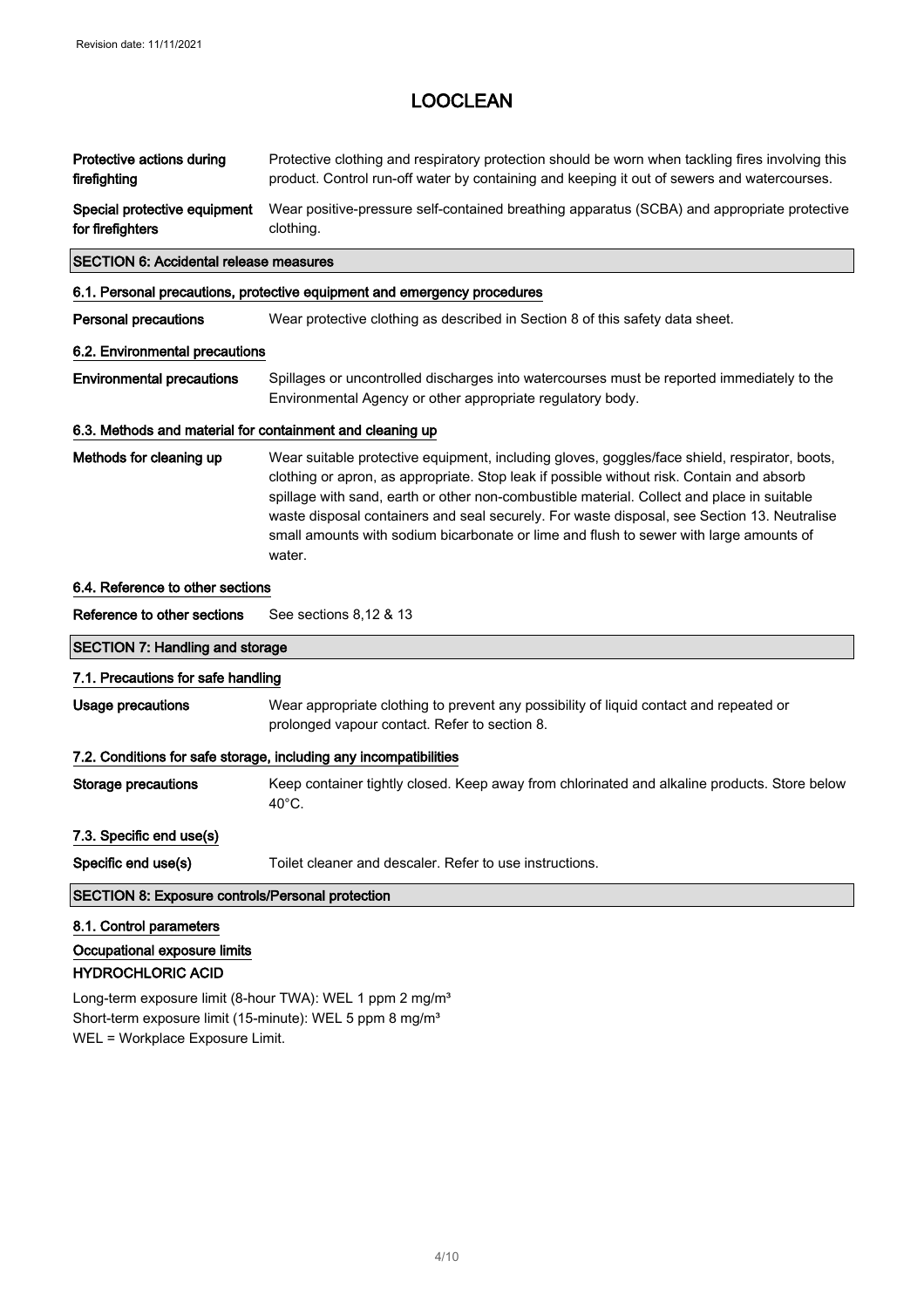| <b>Ingredient comments</b>        | Where an exposure level is quoted, a risk assessment should consider if there is a need to<br>monitor the atmosphere of the working environment. Results should be compared against the<br>WEL and/or DNEL information provided. The Long Term WEL refers to total exposure of a<br>worker to a specific substance averaged out over an 8 hour period.<br>The Short Term WEL refers to a single exposure of a worker to a specific substance over a 15<br>minute period.<br>If the Short Term WEL is exceeded and no Long Term Limit is set, further exposure during the<br>working shift is not permitted. Further controls should be implemented to ensure that future<br>exposure to the substance is reduced below the levels set before the activity is<br>repeated/continued. Where no Short Term WEL exists, guidance from the HSE is to use a<br>value of three times the Long Term WEL.<br>The WEL limits are laid down in the EH40 list as supplied by the HSE. Where a worker is<br>exposed to levels approaching a limit, further exposure control measures should be<br>considered to reduce exposure to the substance. DNEL and/or PNEC information is supplied<br>by manufacturers of substances in accordance with REACH legislation (Regulation (EC) No<br>1907/2006), and is used to provide suitable risk reduction measures to limit exposure of the<br>user of the substance to a non hazardous level. If the measured level of exposure by a route<br>divided by the DNEL for the route is greater than 1, then further exposure controls should be<br>implemented as described in section 8.2. Where new information becomes available under<br>REACH, this will be passed on as revisions to the Safety Data Sheet. |
|-----------------------------------|---------------------------------------------------------------------------------------------------------------------------------------------------------------------------------------------------------------------------------------------------------------------------------------------------------------------------------------------------------------------------------------------------------------------------------------------------------------------------------------------------------------------------------------------------------------------------------------------------------------------------------------------------------------------------------------------------------------------------------------------------------------------------------------------------------------------------------------------------------------------------------------------------------------------------------------------------------------------------------------------------------------------------------------------------------------------------------------------------------------------------------------------------------------------------------------------------------------------------------------------------------------------------------------------------------------------------------------------------------------------------------------------------------------------------------------------------------------------------------------------------------------------------------------------------------------------------------------------------------------------------------------------------------------------------------------------------------------------------------------------|
|                                   | HYDROCHLORIC ACID (CAS: 7647-01-0)                                                                                                                                                                                                                                                                                                                                                                                                                                                                                                                                                                                                                                                                                                                                                                                                                                                                                                                                                                                                                                                                                                                                                                                                                                                                                                                                                                                                                                                                                                                                                                                                                                                                                                          |
| <b>DNEL</b>                       | Workers - Inhalation; Acute local effects: 15 mg/m <sup>3</sup><br>Workers - Inhalation; Long term local effects: 8 mg/m <sup>3</sup>                                                                                                                                                                                                                                                                                                                                                                                                                                                                                                                                                                                                                                                                                                                                                                                                                                                                                                                                                                                                                                                                                                                                                                                                                                                                                                                                                                                                                                                                                                                                                                                                       |
| <b>PNEC</b>                       | - Fresh water; 36 µg/l<br>- marine water; 36 µg/l<br>- Intermittent release; 45 µg/l<br>- STP; 36 µg/l                                                                                                                                                                                                                                                                                                                                                                                                                                                                                                                                                                                                                                                                                                                                                                                                                                                                                                                                                                                                                                                                                                                                                                                                                                                                                                                                                                                                                                                                                                                                                                                                                                      |
| 8.2. Exposure controls            |                                                                                                                                                                                                                                                                                                                                                                                                                                                                                                                                                                                                                                                                                                                                                                                                                                                                                                                                                                                                                                                                                                                                                                                                                                                                                                                                                                                                                                                                                                                                                                                                                                                                                                                                             |
| Protective equipment              |                                                                                                                                                                                                                                                                                                                                                                                                                                                                                                                                                                                                                                                                                                                                                                                                                                                                                                                                                                                                                                                                                                                                                                                                                                                                                                                                                                                                                                                                                                                                                                                                                                                                                                                                             |
| Personal protection               | The PPE indicated above is not a COSHH assessment. It represents PPE that should be<br>considered during the manufacture, distribution, use and final disposal stages of this product's<br>life cycle. It is the responsibility of employers to conduct a COSHH/risk assessment to<br>determine appropriate PPE levels. The information given below should be used to support<br>this assessment. Where possible replace manual processes with automated or closed<br>processes to minimise contact with the product.                                                                                                                                                                                                                                                                                                                                                                                                                                                                                                                                                                                                                                                                                                                                                                                                                                                                                                                                                                                                                                                                                                                                                                                                                       |
| Eye/face protection               | Wear approved, tight fitting safety glasses where splashing is probable. Refer to EN Standard<br>166 to select appropriate level of protection.                                                                                                                                                                                                                                                                                                                                                                                                                                                                                                                                                                                                                                                                                                                                                                                                                                                                                                                                                                                                                                                                                                                                                                                                                                                                                                                                                                                                                                                                                                                                                                                             |
| <b>Hand protection</b>            | Impervious Chemical Resistant Gloves of Butyl Rubber, PVC, Polychloroprene with a natural<br>latex liner, all with a minimum material thickness 0.5mm and a breakthrough time of<br>>480mins. Alternatively Nitrile Rubber, Fluorinated Rubber, both with a minimum thickness of<br>0.35 - 0.4mm and a breakthrough time of >480minutes. Refer to Standard EN 374 and EN<br>16523                                                                                                                                                                                                                                                                                                                                                                                                                                                                                                                                                                                                                                                                                                                                                                                                                                                                                                                                                                                                                                                                                                                                                                                                                                                                                                                                                           |
| Other skin and body<br>protection | Appropriate footwear and additional protective clothing complying with an approved standard<br>should be worn if a risk assessment indicates skin contamination is possible. Reference to EN<br>13832 and EN 943 is useful when selecting footwear and clothing.                                                                                                                                                                                                                                                                                                                                                                                                                                                                                                                                                                                                                                                                                                                                                                                                                                                                                                                                                                                                                                                                                                                                                                                                                                                                                                                                                                                                                                                                            |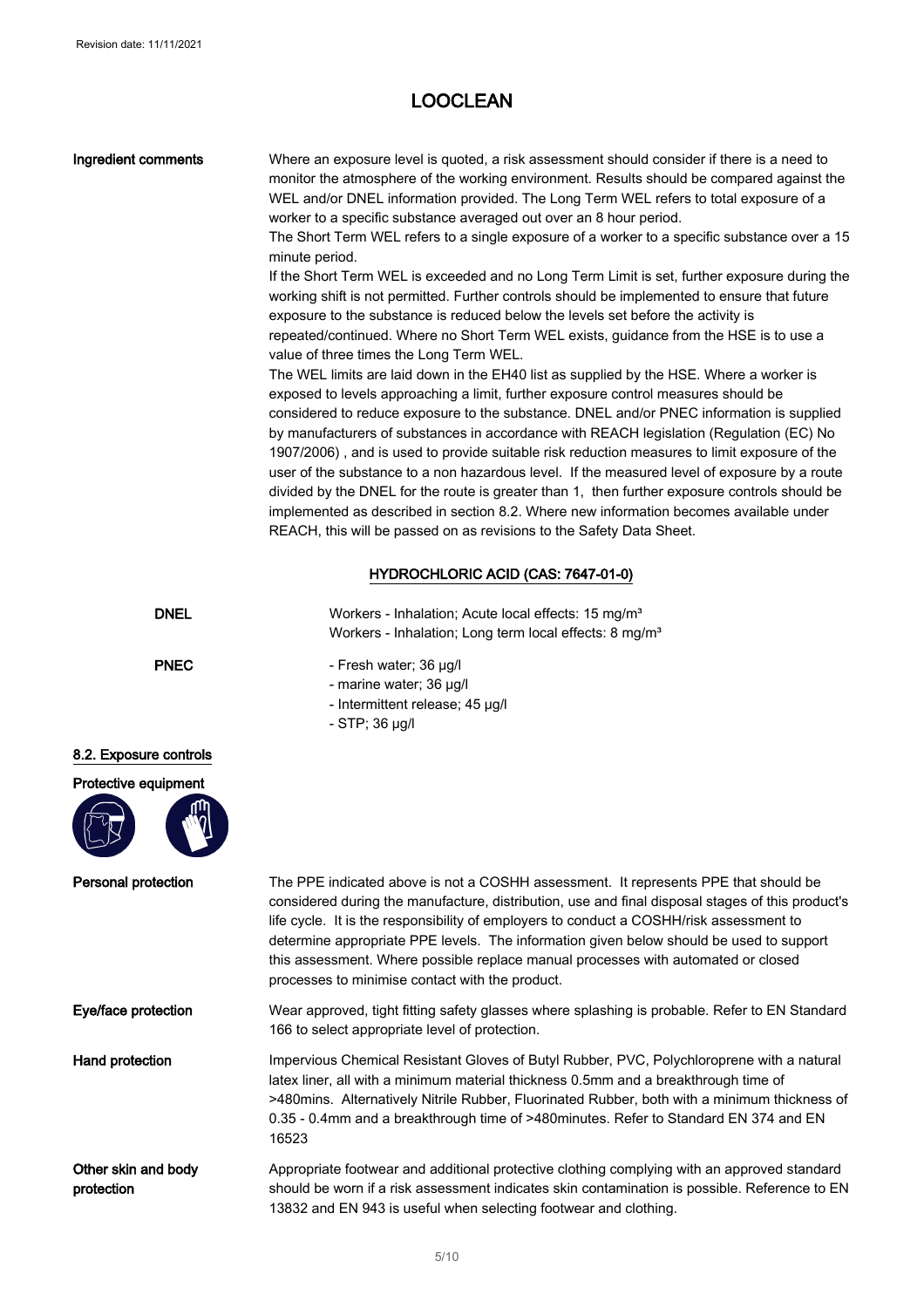| Hygiene measures                              | Promptly remove non-impervious clothing that has become contaminated, provided it is not<br>adhered to the skin. Contaminated clothing and shoes must be discarded. Provide eyewash<br>station and safety shower.              |
|-----------------------------------------------|--------------------------------------------------------------------------------------------------------------------------------------------------------------------------------------------------------------------------------|
| <b>Respiratory protection</b>                 | No specific recommendation made, but respiratory protection must be used if the general<br>level exceeds the Workplace Exposure Limit.                                                                                         |
| <b>Environmental exposure</b><br>controls     | Do not allow the substance to contaminate surface water/ground water. See points 6, 12 & 13.                                                                                                                                   |
| <b>General Health and Safety</b><br>Measures. | A full Risk Assessment should be carried out before handling any chemical(s). Risk<br>Assessments should refer to COSHH, and any other relevant legislation or industry specific<br>quidelines governing the use of chemicals. |

### SECTION 9: Physical and chemical properties

| 9.1. Information on basic physical and chemical properties |                                                             |
|------------------------------------------------------------|-------------------------------------------------------------|
| Appearance                                                 | Liquid                                                      |
| Colour                                                     | Orange.                                                     |
| Odour                                                      | Characteristic.                                             |
| <b>Odour threshold</b>                                     | Not applicable.                                             |
| pH                                                         | pH (concentrated solution): 0 - 2                           |
| <b>Melting point</b>                                       | Not applicable.                                             |
| Initial boiling point and range                            | Not applicable.                                             |
| Flash point                                                | Not applicable.                                             |
| <b>Evaporation rate</b>                                    | Not applicable.                                             |
| <b>Evaporation factor</b>                                  | Not applicable.                                             |
| Flammability (solid, gas)                                  | Not applicable.                                             |
| Upper/lower flammability or<br>explosive limits            | Not applicable.                                             |
| Vapour pressure                                            | Not applicable.                                             |
| Vapour density                                             | Not applicable.                                             |
| <b>Relative density</b>                                    | $1.04 - 1.05$                                               |
| <b>Bulk density</b>                                        | Not applicable.                                             |
| Solubility(ies)                                            | Soluble in water.                                           |
| <b>Partition coefficient</b>                               | Not applicable.                                             |
| Auto-ignition temperature                                  | Not applicable.                                             |
| <b>Decomposition Temperature</b>                           | Not applicable.                                             |
| <b>Viscosity</b>                                           | Not determined.                                             |
| <b>Explosive properties</b>                                | Not applicable.                                             |
| <b>Explosive under the influence</b><br>of a flame         | Not considered to be explosive.                             |
| <b>Oxidising properties</b>                                | Does not meet the criteria for classification as oxidising. |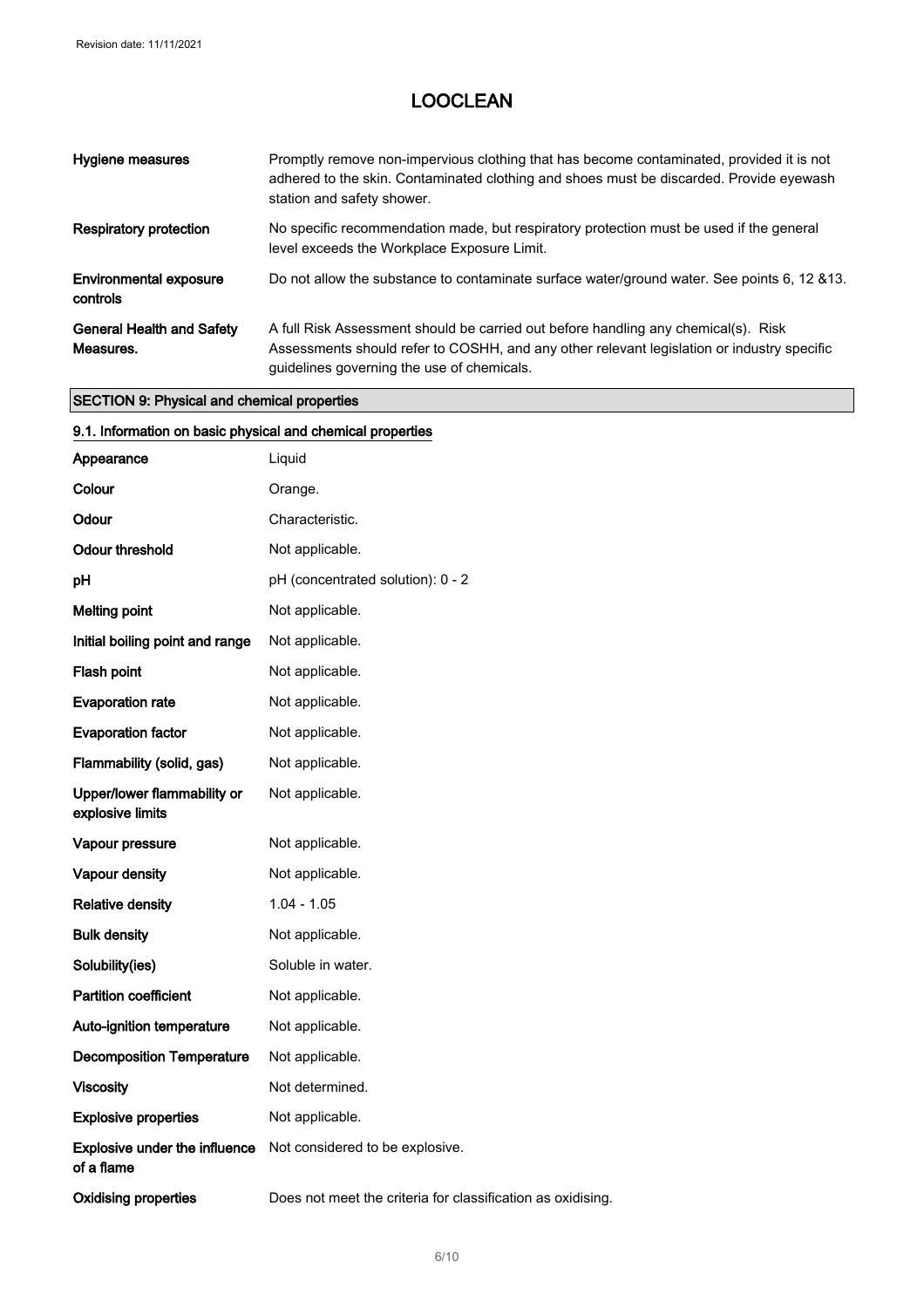#### 9.2. Other information

| <b>Refractive index</b>                      | Not applicable.                                                                                                                                                                                                                                                                         |
|----------------------------------------------|-----------------------------------------------------------------------------------------------------------------------------------------------------------------------------------------------------------------------------------------------------------------------------------------|
| Particle size                                | Not applicable.                                                                                                                                                                                                                                                                         |
| Molecular weight                             | Not applicable.                                                                                                                                                                                                                                                                         |
| <b>Volatility</b>                            | Not applicable.                                                                                                                                                                                                                                                                         |
| Saturation concentration                     | Not applicable.                                                                                                                                                                                                                                                                         |
| <b>Critical temperature</b>                  | Not applicable.                                                                                                                                                                                                                                                                         |
| Volatile organic compound                    | Not applicable.                                                                                                                                                                                                                                                                         |
| <b>Explosive Properties</b>                  | Not Classified as Explosive                                                                                                                                                                                                                                                             |
| <b>Storage Temperature Range</b>             | $0 - 40^{\circ}$ C                                                                                                                                                                                                                                                                      |
| <b>SECTION 10: Stability and reactivity</b>  |                                                                                                                                                                                                                                                                                         |
| 10.1. Reactivity                             |                                                                                                                                                                                                                                                                                         |
| Reactivity                                   | Stable under normal temperature conditions and recommended use. Avoid contact with<br>caustic/alkaline material; this will generate heat and potentially corrosive vapour. Avoid<br>contact with bleach and other hypochlorite based products; this will produce toxic Chlorine<br>gas. |
| 10.2. Chemical stability                     |                                                                                                                                                                                                                                                                                         |
| <b>Stability</b>                             | Stable at normal ambient temperatures and when used as recommended. - See note 10.6.                                                                                                                                                                                                    |
| 10.3. Possibility of hazardous reactions     |                                                                                                                                                                                                                                                                                         |
| Possibility of hazardous<br>reactions        | Refer to section 10.1. Reacts with alkalis and generates heat. Do not mix with Hypochlorite<br>based chemicals, this will result in the generation of toxic chlorine gas.                                                                                                               |
| 10.4. Conditions to avoid                    |                                                                                                                                                                                                                                                                                         |
| <b>Conditions to avoid</b>                   | Avoid excessive heat for prolonged periods of time.                                                                                                                                                                                                                                     |
| 10.5. Incompatible materials                 |                                                                                                                                                                                                                                                                                         |
| Materials to avoid                           | Alkalis. Bleach. Contact with some metals can liberate highly flammable hydrogen gas which<br>may form explosive mixtures with air. Note:- Comment refers to neat product.                                                                                                              |
| 10.6. Hazardous decomposition products       |                                                                                                                                                                                                                                                                                         |
| Hazardous decomposition<br>products          | No specific hazardous decomposition products noted. - See section 10.5.                                                                                                                                                                                                                 |
| <b>SECTION 11: Toxicological information</b> |                                                                                                                                                                                                                                                                                         |
| 11.1. Information on toxicological effects   |                                                                                                                                                                                                                                                                                         |
| Acute toxicity - oral<br>ATE oral (mg/kg)    | 13,888.89                                                                                                                                                                                                                                                                               |
| <b>General information</b>                   | Toxic effect linked with corrosive properties. See section 4.2.                                                                                                                                                                                                                         |
| Inhalation                                   | Inhalation of sprayed droplets or vapours from hot surfaces may result in severe burns to the<br>mouth, nose, GI tract and airways. - See section 4.2.                                                                                                                                  |
| Ingestion                                    | Causes severe burns. May cause chemical burns in mouth, oesophagus and stomach.                                                                                                                                                                                                         |
| <b>Skin contact</b>                          | Causes severe burns.                                                                                                                                                                                                                                                                    |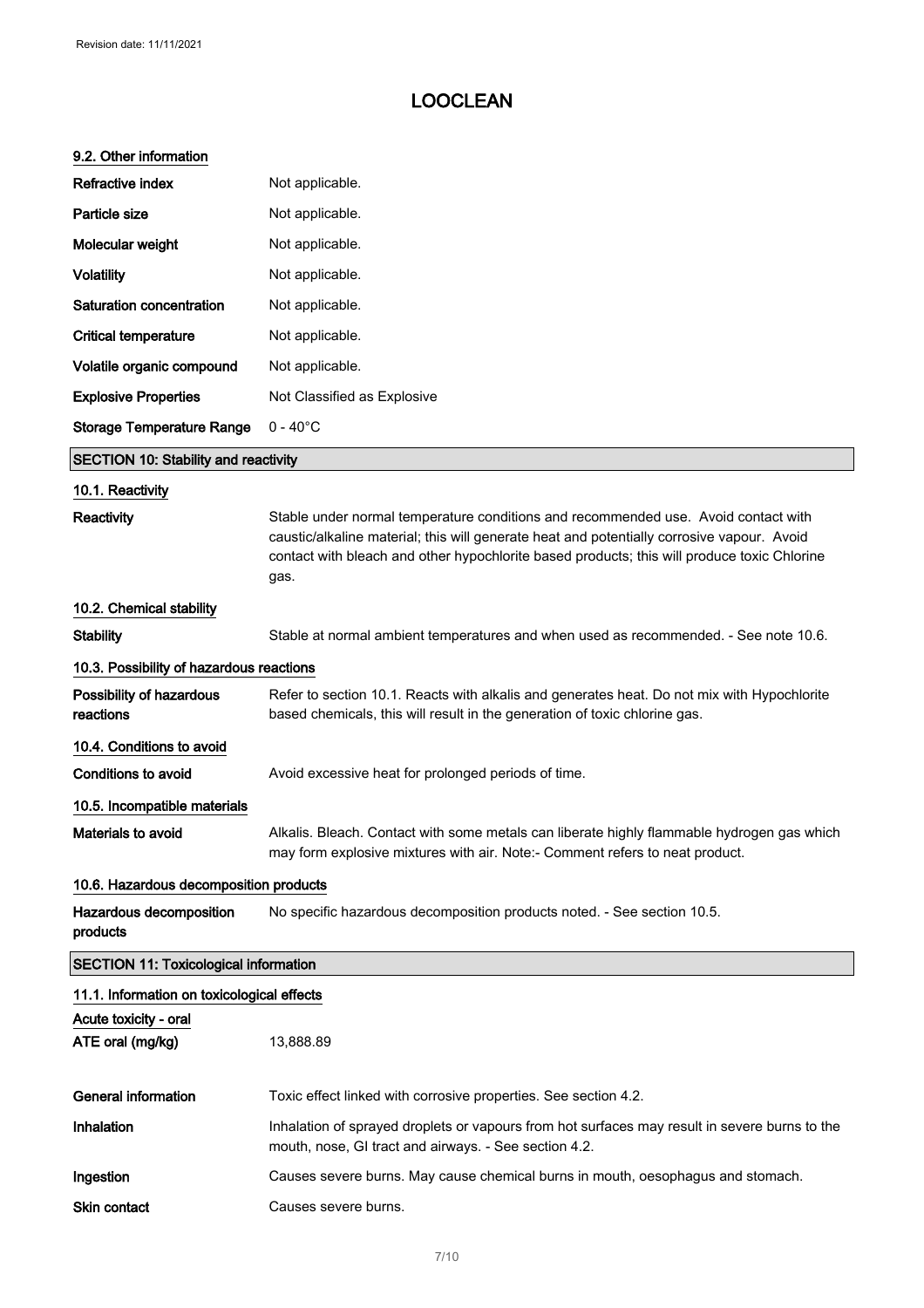| Eye contact                                | Risk of serious damage to eyes. May cause permanent eye injury.                                                                                                                                                                                                                                                                                                         |
|--------------------------------------------|-------------------------------------------------------------------------------------------------------------------------------------------------------------------------------------------------------------------------------------------------------------------------------------------------------------------------------------------------------------------------|
| <b>SECTION 12: Ecological information</b>  |                                                                                                                                                                                                                                                                                                                                                                         |
| Ecotoxicity                                | Very toxic to aquatic life with long lasting effects.                                                                                                                                                                                                                                                                                                                   |
| 12.1. Toxicity                             |                                                                                                                                                                                                                                                                                                                                                                         |
| Acute aquatic toxicity                     |                                                                                                                                                                                                                                                                                                                                                                         |
| Acute toxicity - fish                      | Normal use of the diluted product is not expected to pose any risk.<br>See note 12.0                                                                                                                                                                                                                                                                                    |
| 12.2. Persistence and degradability        |                                                                                                                                                                                                                                                                                                                                                                         |
|                                            | Persistence and degradability The surfactant(s) used in this preparation complies (comply) with the biodegradability criteria<br>as laid down in the European Detergents Regulation No 648/2004 as amended.                                                                                                                                                             |
| 12.3. Bioaccumulative potential            |                                                                                                                                                                                                                                                                                                                                                                         |
| <b>Bioaccumulative potential</b>           | Not expected to bioaccumulate.                                                                                                                                                                                                                                                                                                                                          |
| <b>Partition coefficient</b>               | Not applicable.                                                                                                                                                                                                                                                                                                                                                         |
| 12.4. Mobility in soil                     |                                                                                                                                                                                                                                                                                                                                                                         |
| <b>Mobility</b>                            | The product contains substances which are water-soluble and may spread in water systems.                                                                                                                                                                                                                                                                                |
| 12.5. Results of PBT and vPvB assessment   |                                                                                                                                                                                                                                                                                                                                                                         |
| Results of PBT and vPvB<br>assessment      | This product does not contain any substances classified as PBT or vPvB.                                                                                                                                                                                                                                                                                                 |
| 12.6. Other adverse effects                |                                                                                                                                                                                                                                                                                                                                                                         |
|                                            |                                                                                                                                                                                                                                                                                                                                                                         |
| Other adverse effects                      | Not determined.                                                                                                                                                                                                                                                                                                                                                         |
| <b>SECTION 13: Disposal considerations</b> |                                                                                                                                                                                                                                                                                                                                                                         |
| 13.1. Waste treatment methods              |                                                                                                                                                                                                                                                                                                                                                                         |
| General information                        | When handling waste, the safety precautions applying to handling of the product should be<br>considered. Do not mix with other chemicals. Disposal of this product, process solutions,<br>residues and by-products should at all times comply with the requirements of environmental<br>protection and waste disposal legislation and any local authority requirements. |
| <b>SECTION 14: Transport information</b>   |                                                                                                                                                                                                                                                                                                                                                                         |
| 14.1. UN number                            |                                                                                                                                                                                                                                                                                                                                                                         |
| UN No. (ADR/RID)                           | 1760                                                                                                                                                                                                                                                                                                                                                                    |
| UN No. (IMDG)                              | 1760                                                                                                                                                                                                                                                                                                                                                                    |
| UN No. (ICAO)                              | 1760                                                                                                                                                                                                                                                                                                                                                                    |
| UN No. (ADN)                               | 1760                                                                                                                                                                                                                                                                                                                                                                    |
| 14.2. UN proper shipping name              |                                                                                                                                                                                                                                                                                                                                                                         |
| Proper shipping name<br>(ADR/RID)          | CORROSIVE LIQUID, N.O.S. (CONTAINS HYDROCHLORIC ACID, Bis (2-hydroxyethyl)<br>oleylamine)                                                                                                                                                                                                                                                                               |
| Proper shipping name (IMDG)                | CORROSIVE LIQUID, N.O.S. (CONTAINS HYDROCHLORIC ACID, Bis (2-hydroxyethyl)<br>oleylamine)                                                                                                                                                                                                                                                                               |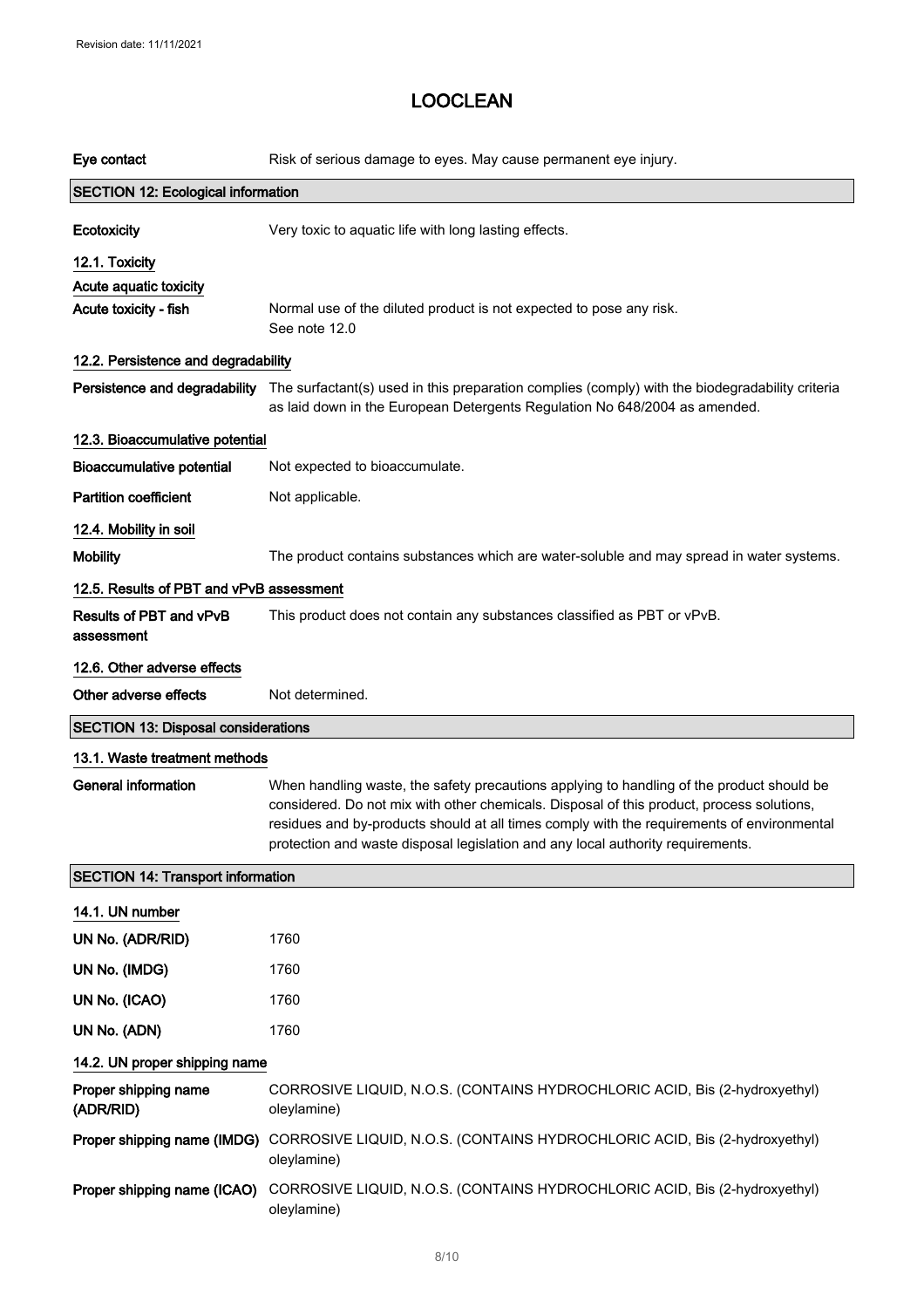| Proper shipping name (ADN) CORROSIVE LIQUID, N.O.S. (CONTAINS HYDROCHLORIC ACID, Bis (2-hydroxyethyl) |
|-------------------------------------------------------------------------------------------------------|
| oleylamine)                                                                                           |

### 14.3. Transport hazard class(es)

| <b>ADR/RID class</b>               | 8  |
|------------------------------------|----|
| <b>ADR/RID classification code</b> | C9 |
| <b>ADR/RID label</b>               | 8  |
| <b>IMDG class</b>                  | 8  |
| ICAO class/division                | 8  |
| ADN class                          | 8  |

#### Transport labels



| Ш |
|---|
| Ш |
| Ш |
| Ш |
|   |

#### 14.5. Environmental hazards

Environmentally hazardous substance/marine pollutant



#### 14.6. Special precautions for user

| EmS                                              | $F-A, S-B$ |
|--------------------------------------------------|------------|
| ADR transport category                           | 2          |
| <b>Emergency Action Code</b>                     | 2Χ         |
| <b>Hazard Identification Number</b><br>(ADR/RID) | 80         |
| Tunnel restriction code                          | (E)        |
|                                                  |            |

#### 14.7. Transport in bulk according to Annex II of MARPOL and the IBC Code

Transport in bulk according to Not applicable. Annex II of MARPOL 73/78 and the IBC Code

SECTION 15: Regulatory information

#### 15.1. Safety, health and environmental regulations/legislation specific for the substance or mixture

National regulations UK Adoption and Implementation of the UN Globally Harmonised System (GHS) on Classification and Labelling of Chemicals (GB CLP) and considers UK National REACH legislation.